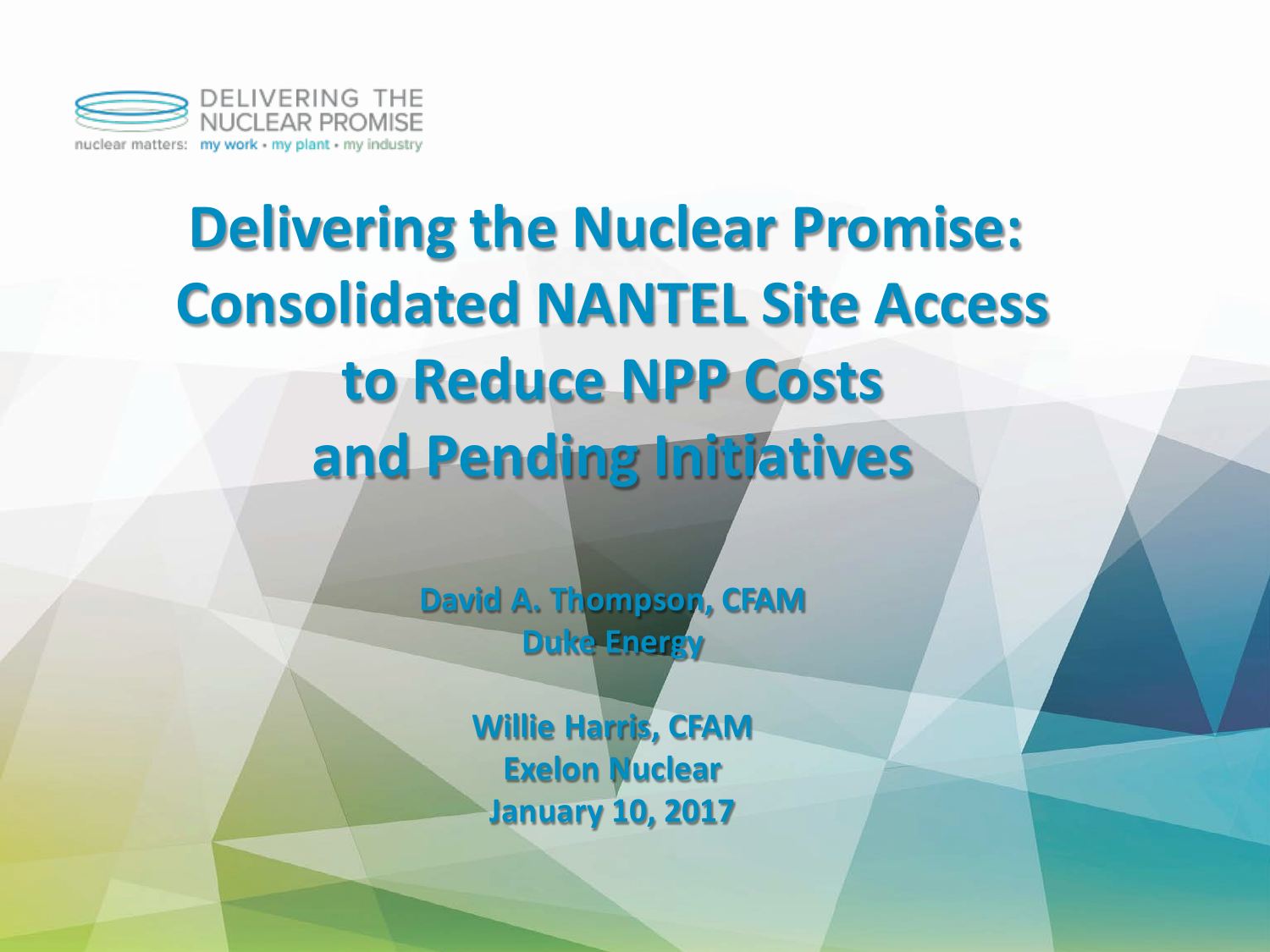# Nuclear Energy's Economic Challenges

- **Electricity demand is flat; marginal growth**
- **Subsidized wind**
- **•** Flawed electricity markets
- Heavy regulatory burden
- Heavy self-imposed & industry burdens
- Sustained low-cost natural gas

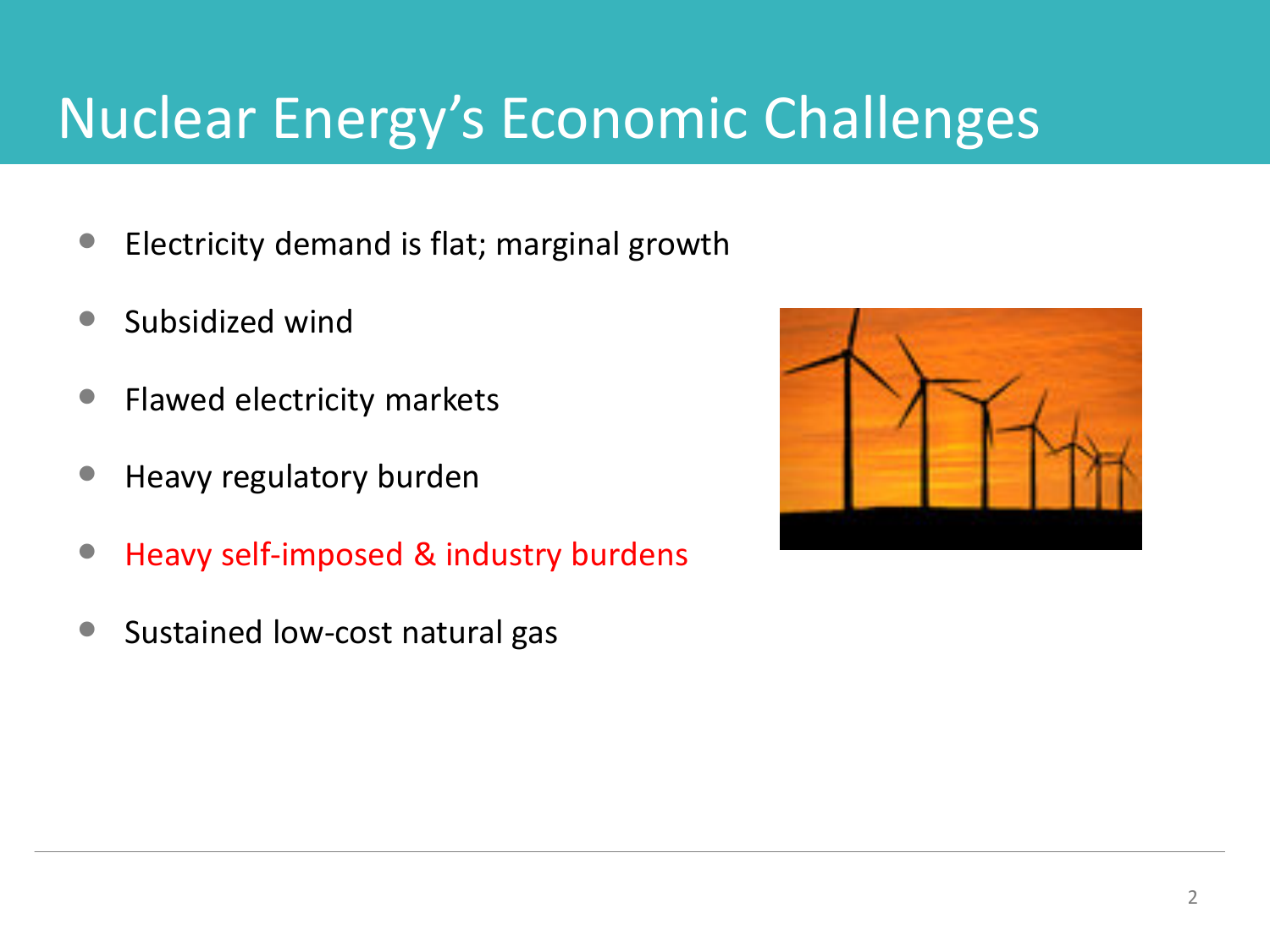# **U.S. Natural Gas Prices**

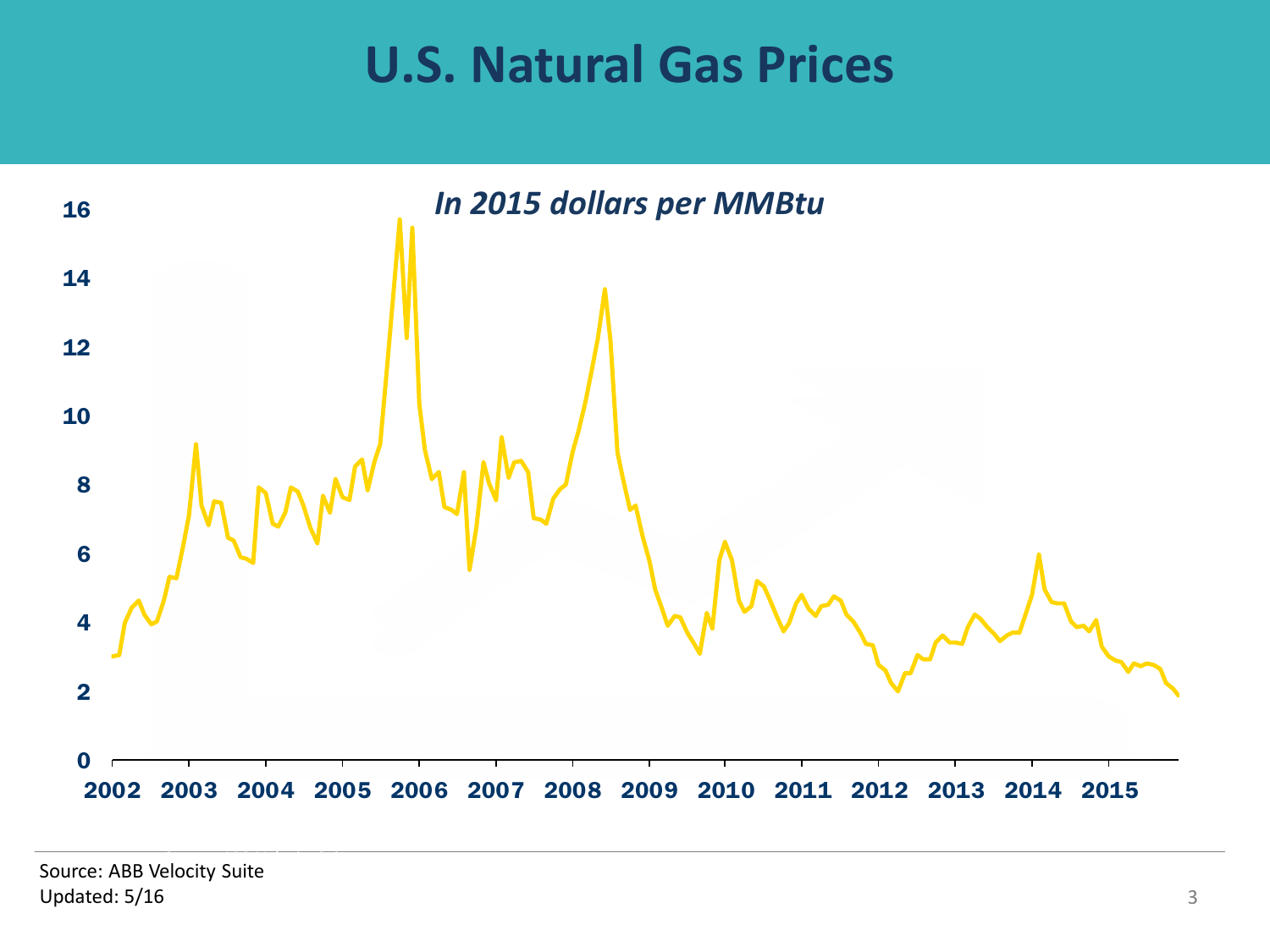# **Outlook**

- Several U.S. nuclear plants have shut down, or announced dates of shutdown;
- Generating costs at U.S. nuclear plants have increased 28% during the last decade;
- "Business as usual" approach will not successfully address the challenges of rising costs and inadequate revenue.

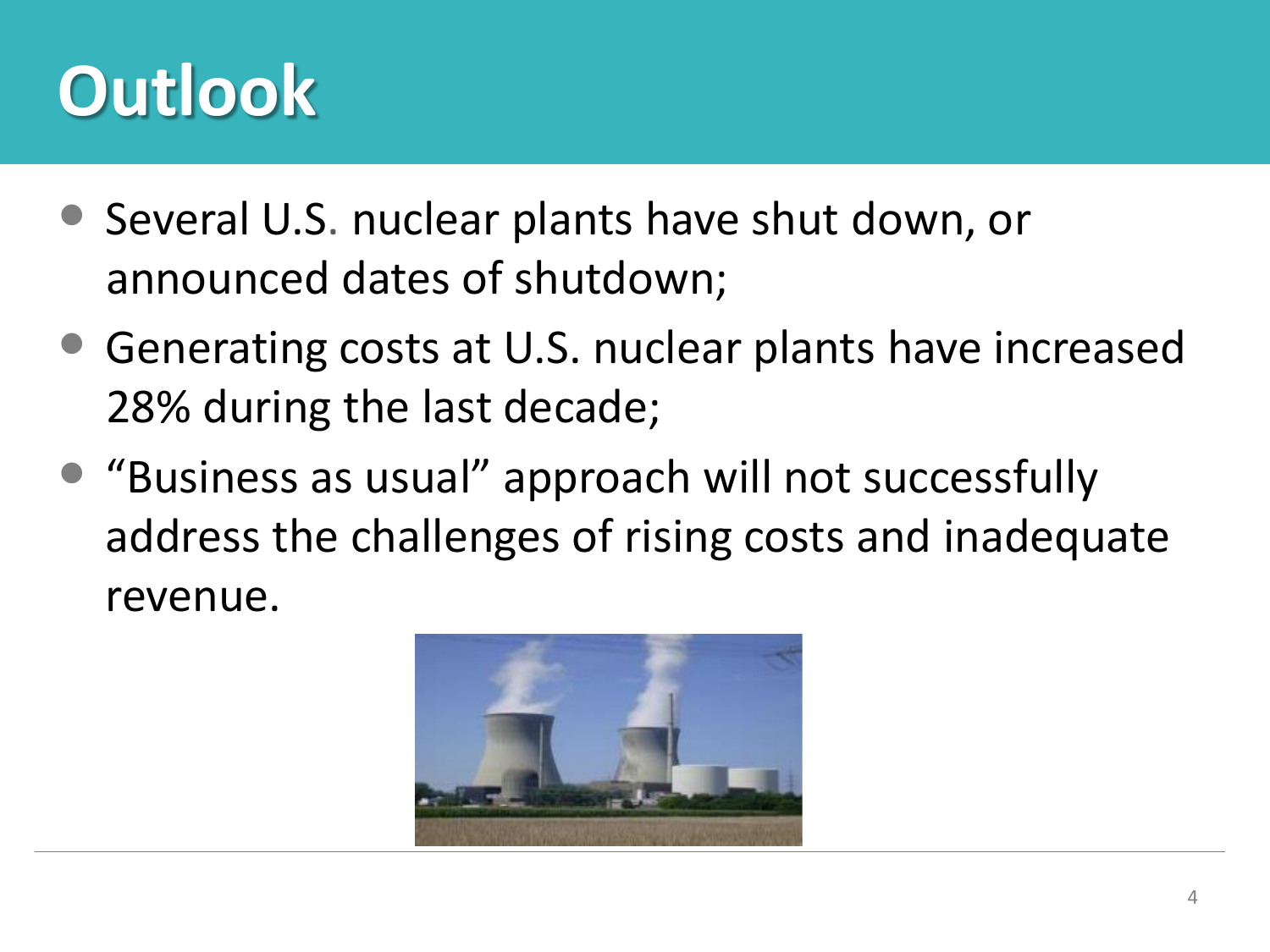#### Announcements of Near-Term NPP Shutdown

#### **U.S. currently has 99 operating reactors**

#### **Announced shutdowns**

- **Fort Calhoun- shut down on October 24, 2016**
- **Palisades - October 1, 2018**
- **Pilgrim - June 1, 2019**
- **Oyster Creek - December, 2019**
- **Diablo Canyon 1&2 – 2024 & 2025**
- **Previously Announces shutdowns**
	- **Crystal River 3**
	- **•** Kewaunee
	- **San Onofre Nuclear Generating Stations 1&2**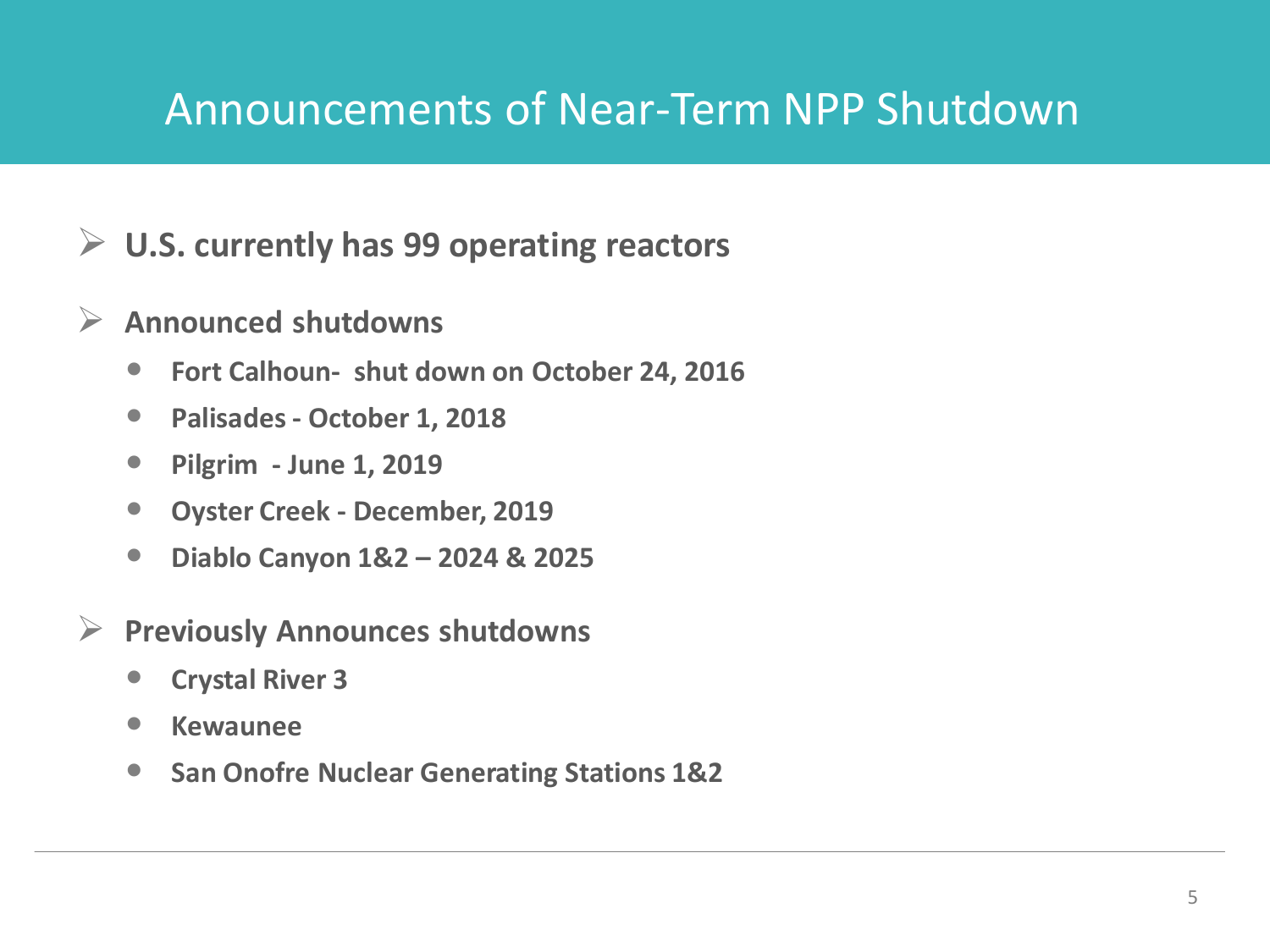# **Rising to the Challenge: Delivering the Nuclear Promise**

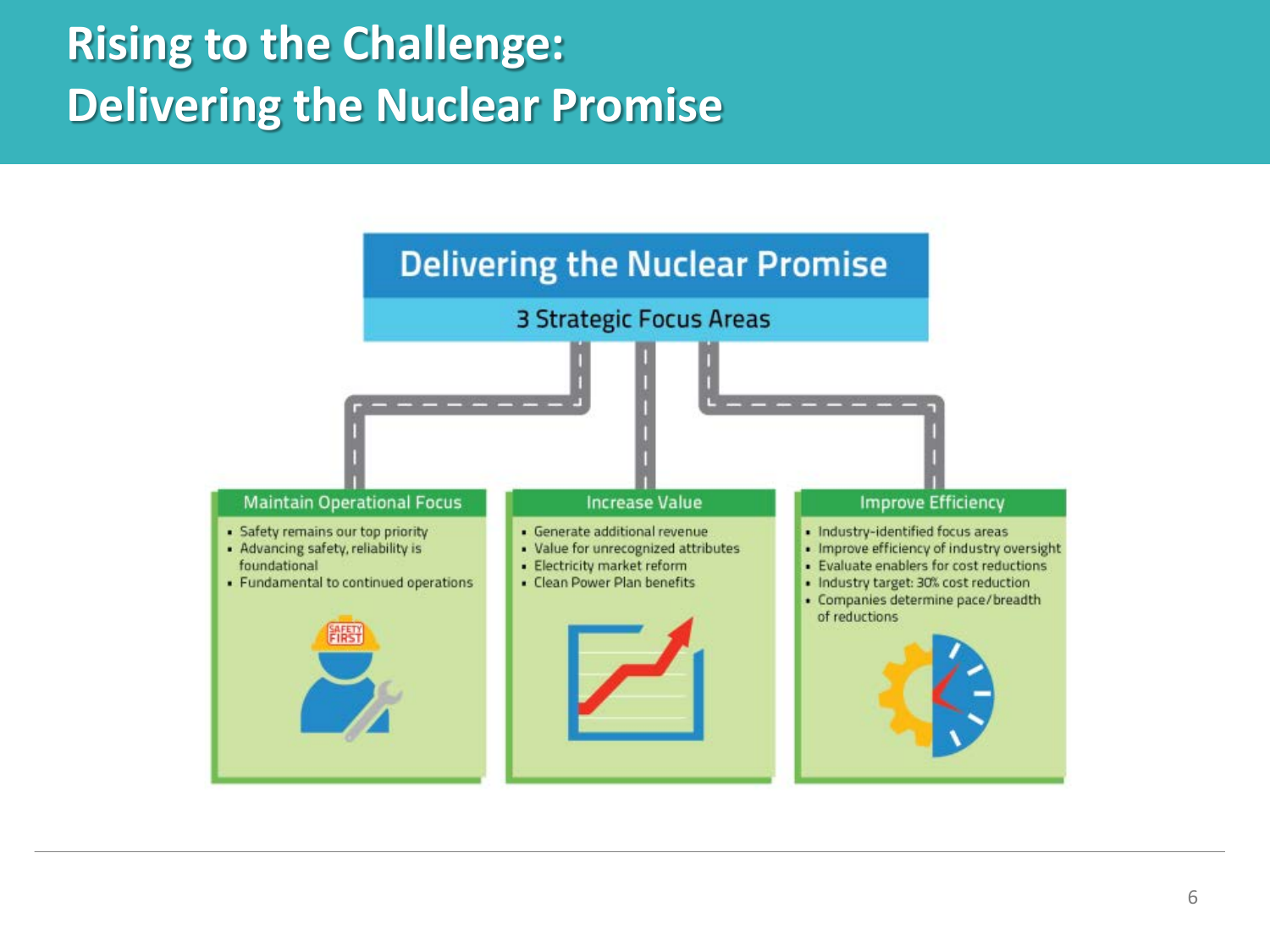# **Three Strategic Focus Areas**

- **Maintain Operational Focus**—Continue to enhance already high levels of safety and reliability
- **Increase Value**—Educate and drive awareness of the value of nuclear energy, particularly the economic and environmental benefits
- **Improve Efficiency**—Identify opportunities and redesign fundamental plant processes to improve efficiency and effectiveness





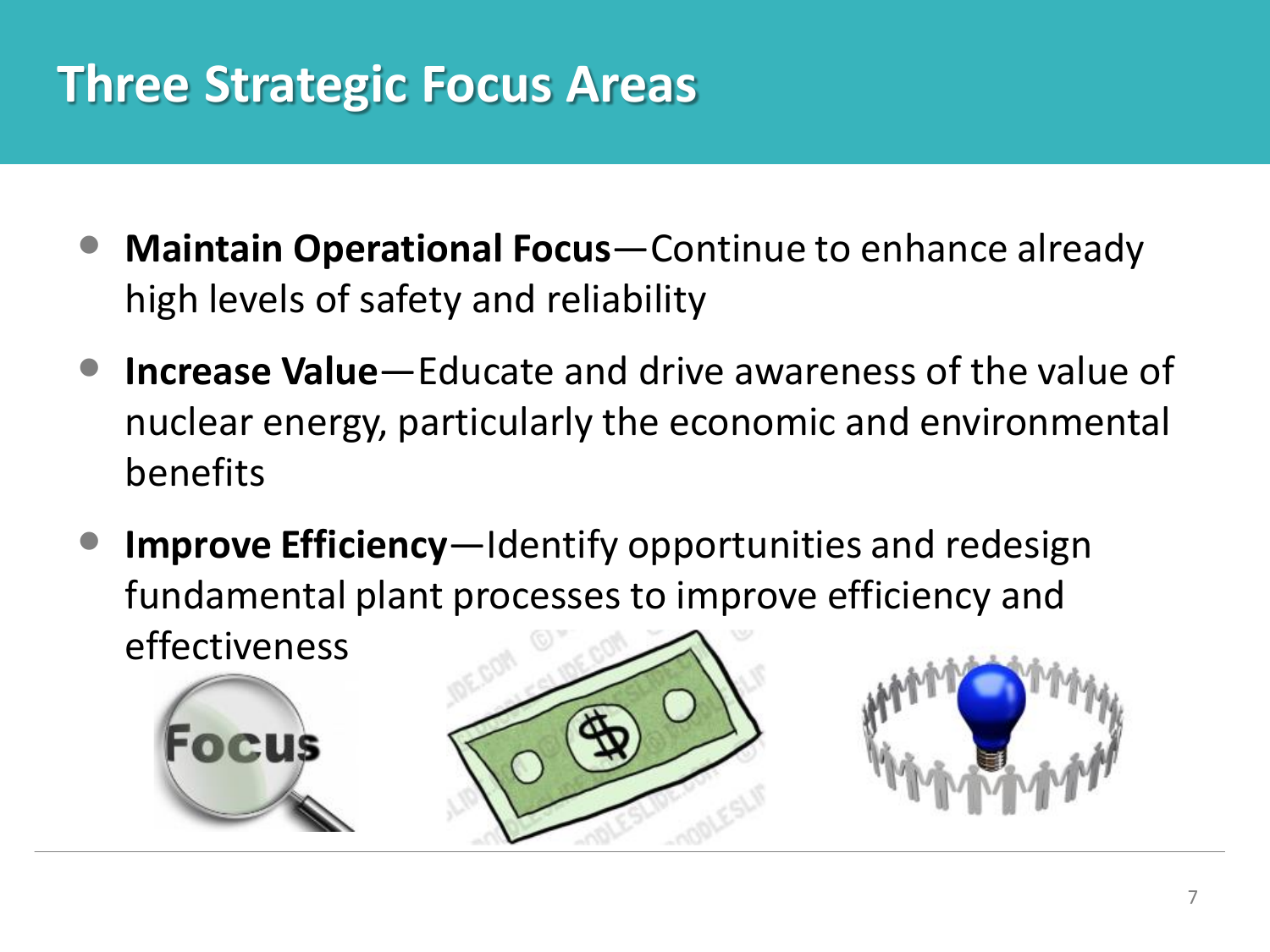8

# **Four Building Block Teams**

#### **Building Block 1:** Analysis and Monitoring

Objective: Analyze plant cost drivers and identify opportunities to improve efficiency.

#### **Building Block 2:** Value Recognition

Objective: Leverage federal and state policies to ensure greater recognition of nuclear energy's value.

#### **Building Block 3:** Process and Program Redesign

Objective: Re-design nuclear plant processes to improve efficiency while advancir fundamentals of safe, reliable operation.

#### **Building Block 4:** Strategic Communications

Objective: Implement a communications strategy to ensure industry engagement.





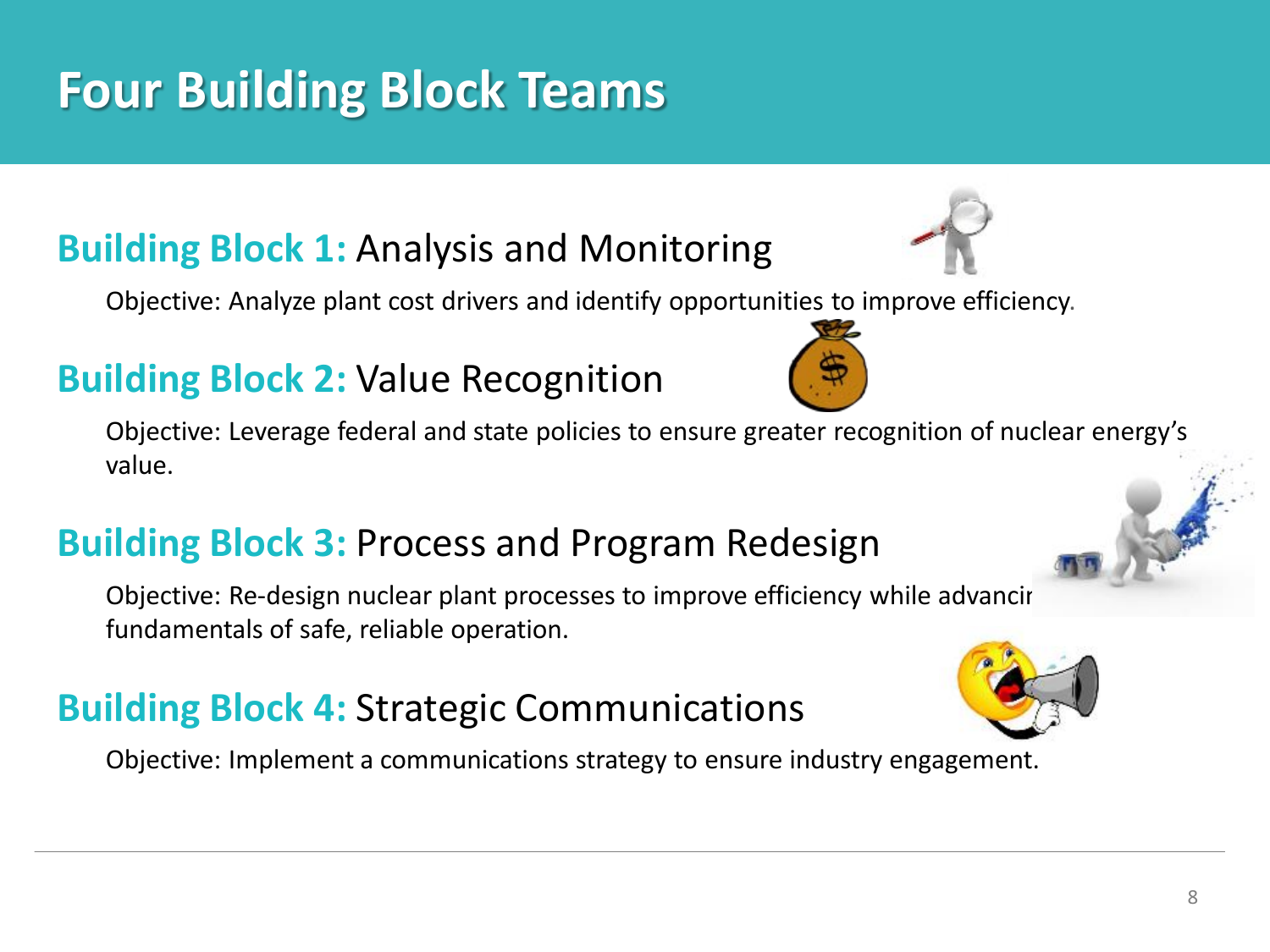# **Outreach to Key Stakeholders**

#### Industry is continuing outreach to key stakeholders:

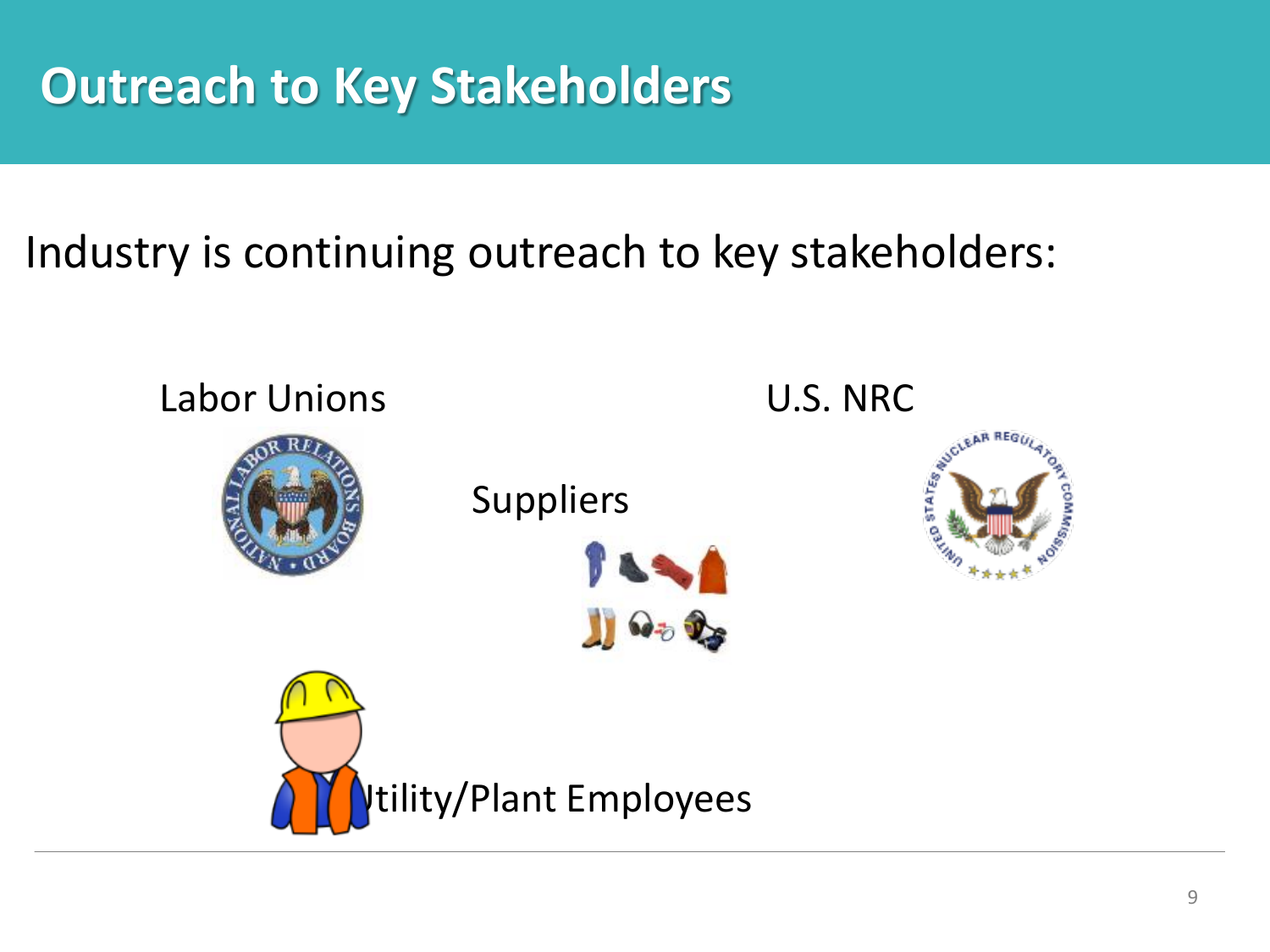#### 13 Teams DNP Teams

- **Corrective Action Program**
- **•** Engineering:
- **Preventive Maintenance Program Scope**
- **Radiation Protection**
- **Regulatory Efficiency**
- Security
- **•** Training
- **•** Transform the Organization
- Work Management
- **Supply Chain Efficiency**
- **Oversight and Assessment**
- **In-Processing**
- **Finance Review IO Savings Estimates**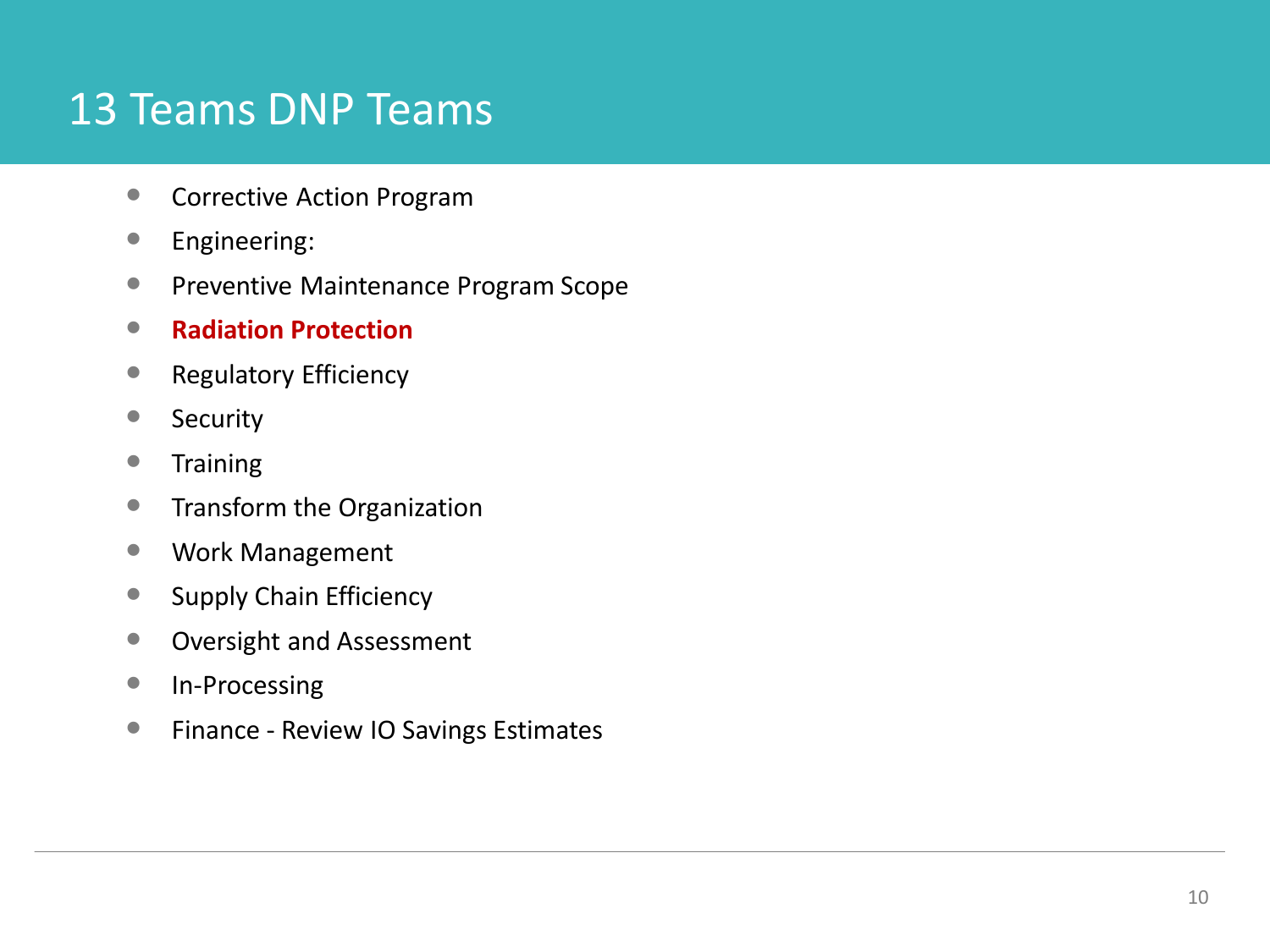#### Radiation Protection Guide Rails

- $\triangleright$  Metrics Non-Negotiables
	- No increase in (L)HRA events.
	- No increase in Radioactive Material Control (RAM) Events
	- Improved Radiation Worker Performance
- $\triangleright$  Performance metrics
	- Improved Radiation Worker Performance
		- One (1) industry Standard
	- Improved Radiation Protection Program Performance
		- Focus on high radiological risk activities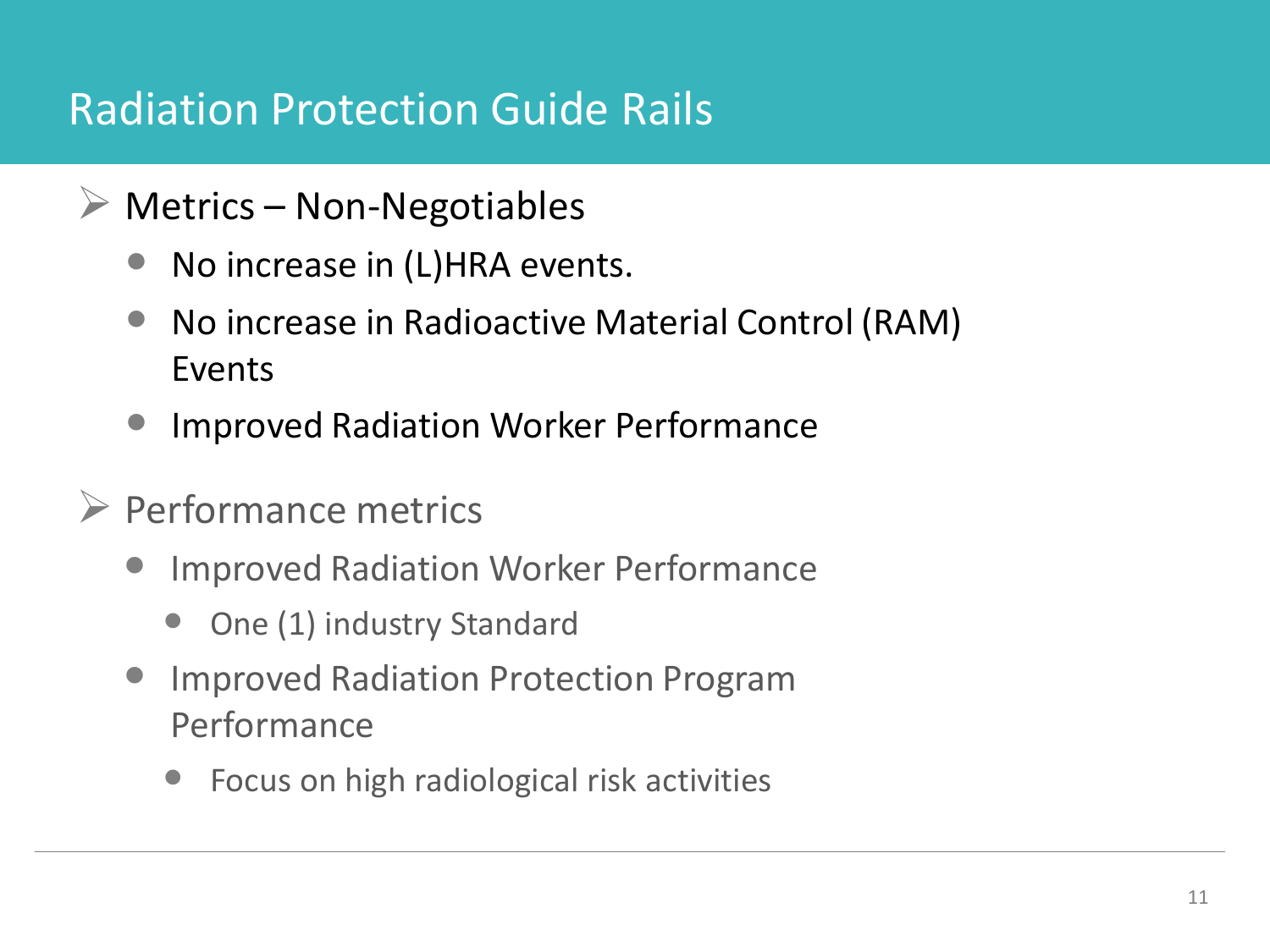# **How Do We Communicate Efficiencies?**

Efficiency Bulletins!



- Mechanism for communicating efficiency improvement initiatives to industry
- Are being distributed to nuclear plant operators to clearly identify, characterize and standardize improvement opportunities
- Implementation has begun. In most cases, the pace and scope of implementation will be determined by each company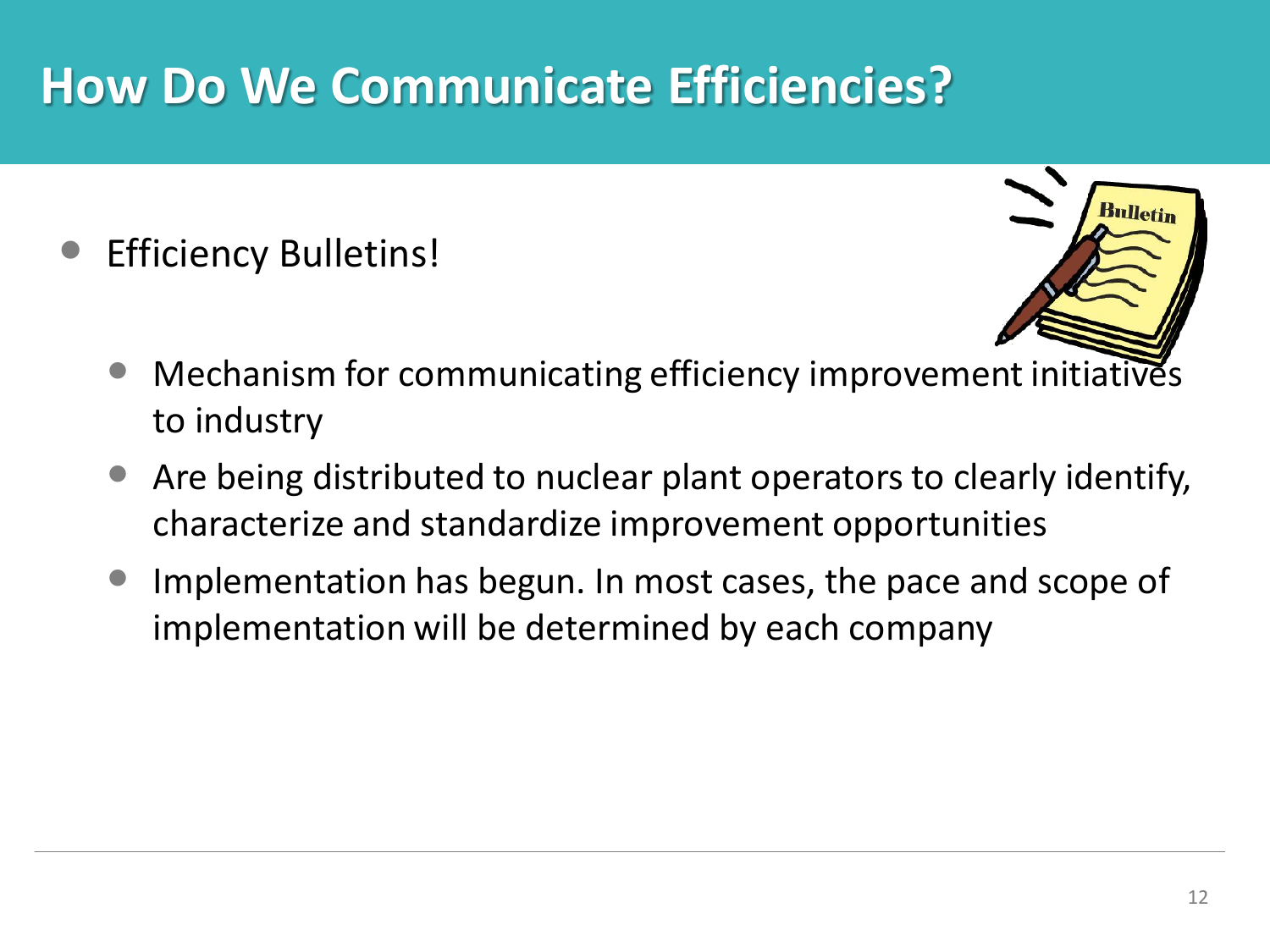### Efficiency Bulletins

- Include background, summary description, relevant standards, guidance reference, recommended actions, change management
- Color coded for accountability/ implementation
	- All must do (red), all should do (blue), company discretion (green)

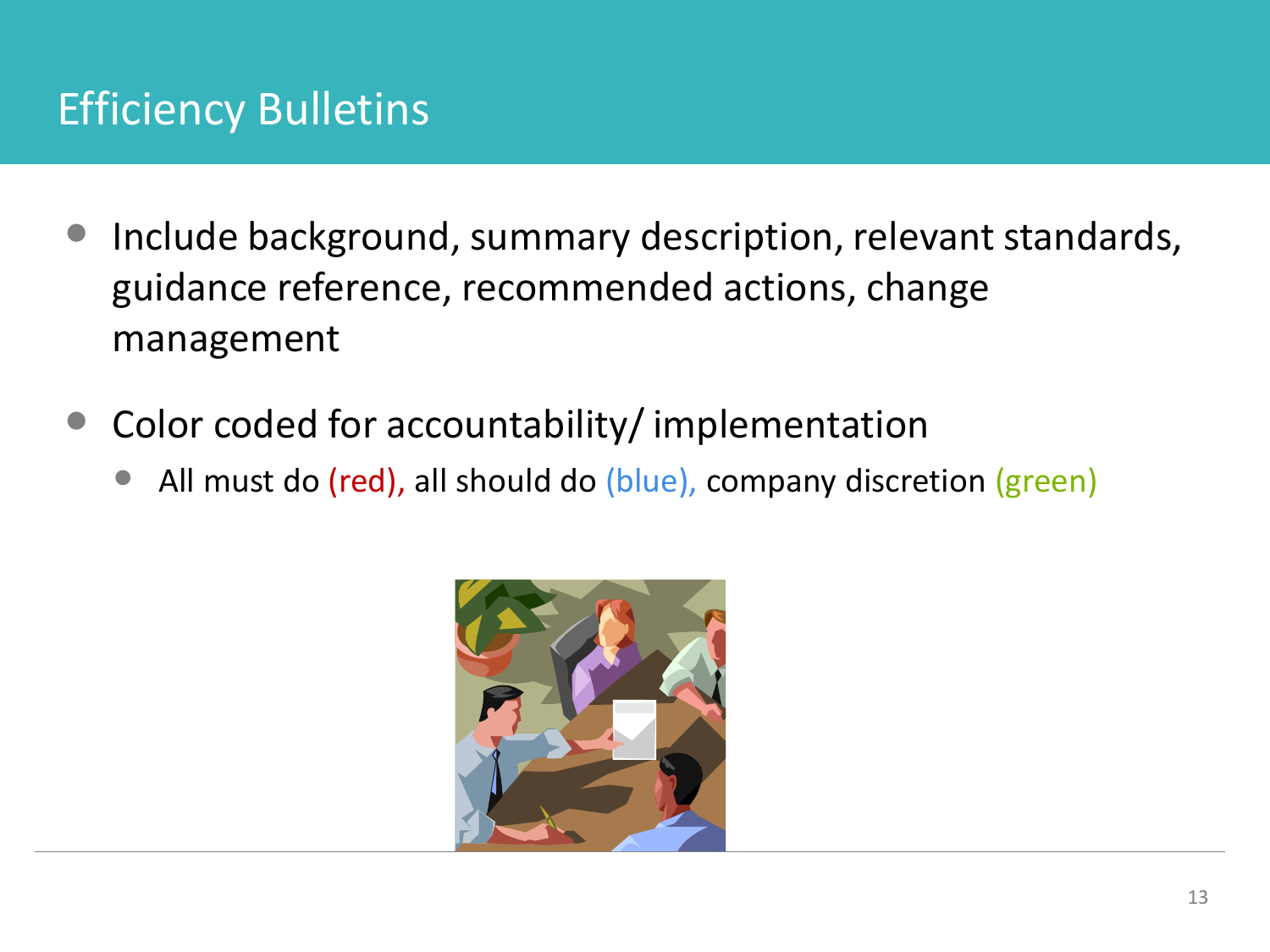# What Have We Accomplished So Far?

- The industry has issued 42 efficiency bulletins to date in 2016 & 2107
- More efficiency bulletins scheduled for completion this year
- The program will run through 2018 and will be institutionalized

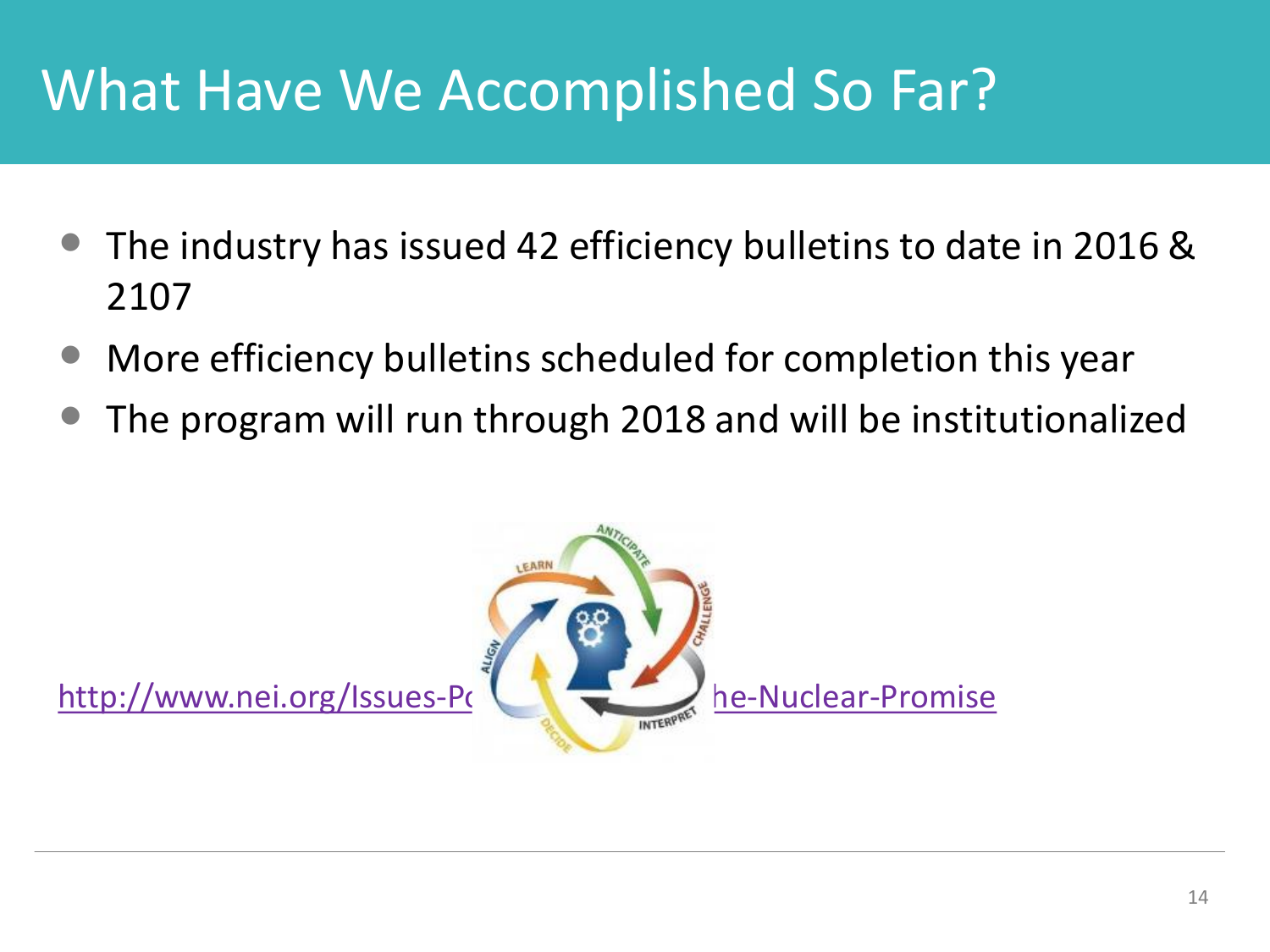#### Radiation Protection

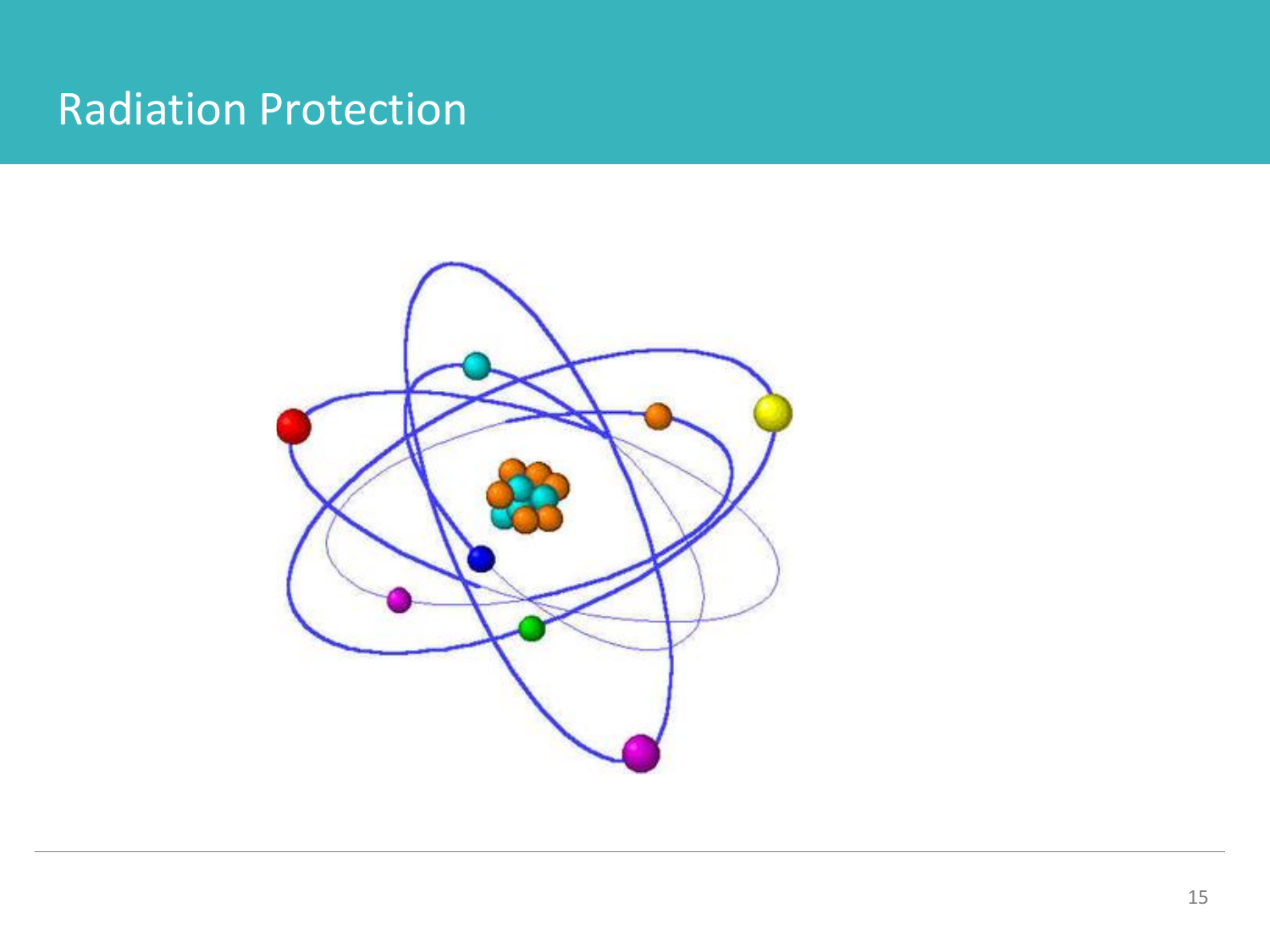#### DNP RP Team

#### **Fadi Diya, SVP & CNO Ameren Missouri**

- Betsy Langille, TVA
- David Thompson, Duke
- Doug Noble, FENOC
- Johann Geyer, Ameren
- Willie Harris, Exelon
- Roger Aguilera, STPEGS
- **•** Liette Lemieux, OPG
- Ryan Adams, WCNOC
- Brad Cole, Entergy
- Kevin Pushee, INPO
- Paul McNulty, INPO
- Ellen Anderson, NEI
- Jim Kost, Mirion
- Jimmy Orr, BHI Energy
- John Rayment, IBEW

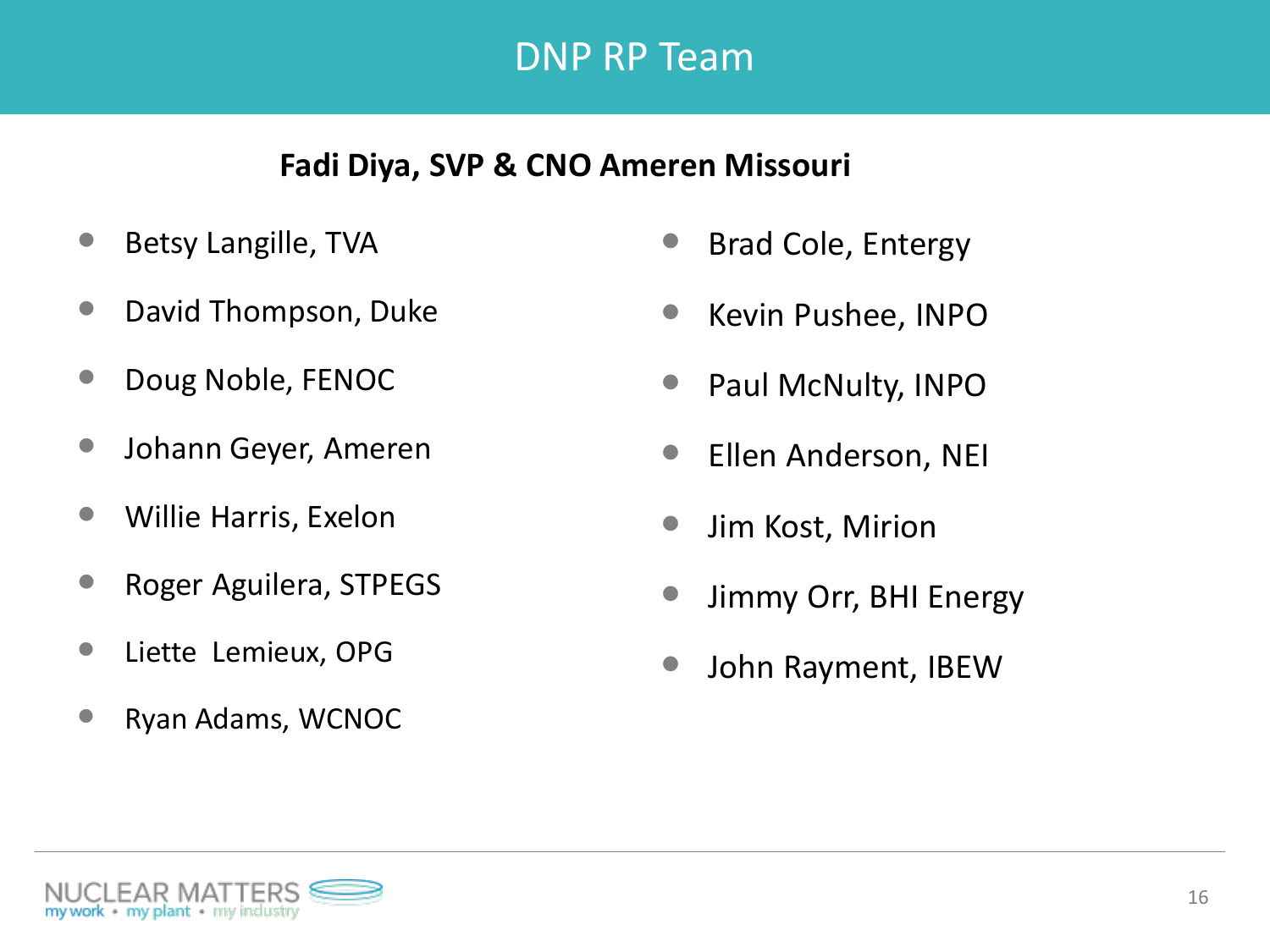#### Radiation Protection EBs Published to Date

- **▶ 16-03: Align Personnel Contamination Event Response to** Industry Guidance
- **► 16-04: Source Checking Personnel and Tool Contamination** Monitors – daily to weekly
- **► 16-12: Graded Approach to Long-Term Dose Reduction Plan**
- 16-13: Perform Self-Briefs for Low Radiological Risk Activities
- $\triangleright$  16-26c: Implement Common NANTeL Radiation Work **Training**
- 16-32: Dosimetry Requirements for Visitors

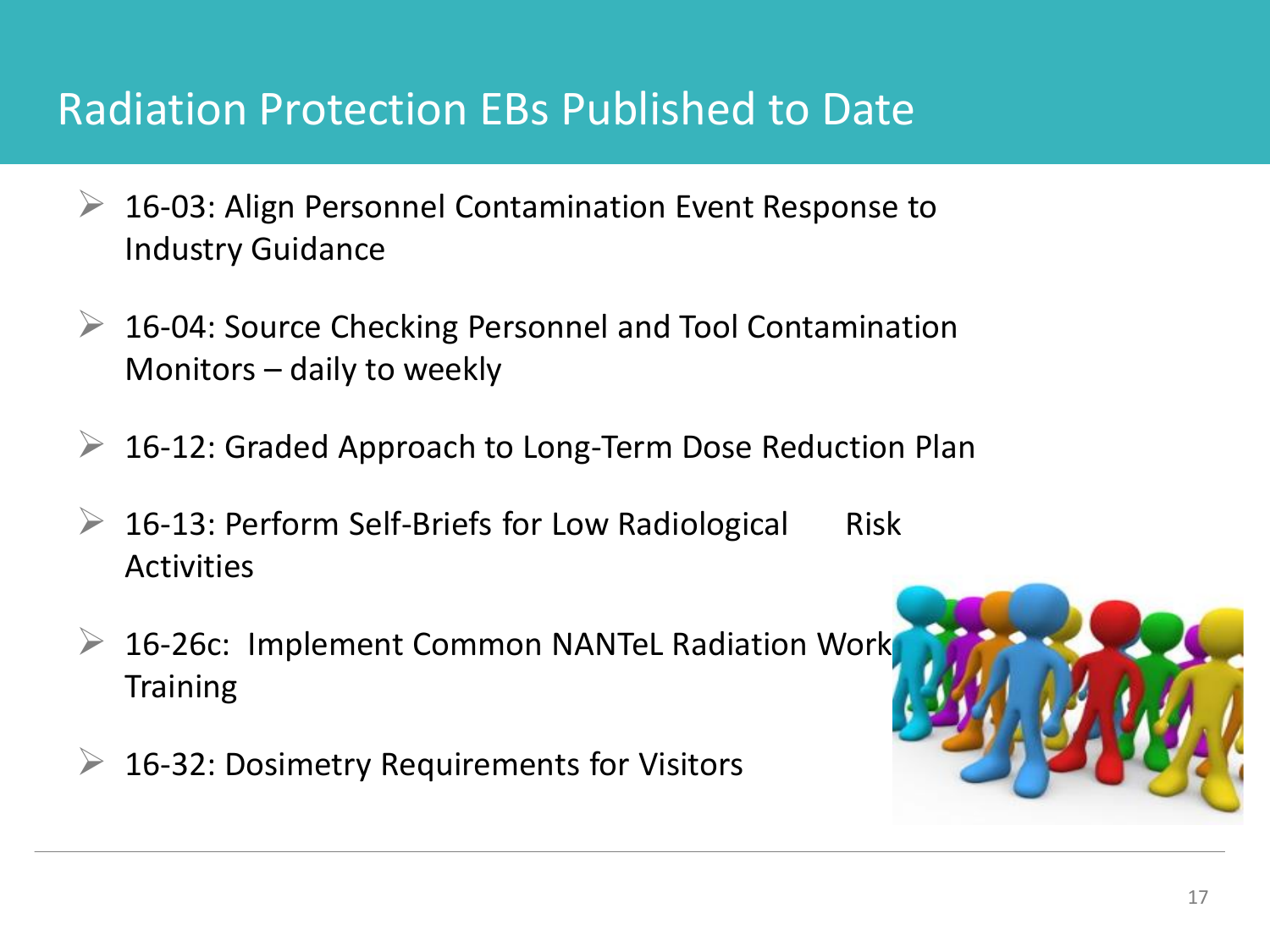# 16-26c: Implement Common NANTeL Radiation Worker Training

- Aligns Industry to one (1) standard of Radiation Worker Expectations
	- Revise ACAD 00-008, to eliminate site specific allowances
	- Revise Common NANTEL RWT, to incorporate content that had previously been taught on a site specific level
	- Extend Frequency of retraining to  $2 \& 4$  years
- $\triangleright$  Industry Alignment, with forcing function, on stan terminology
	- Aligned Survey map Legends
	- Consistent Posting Standards
	- Common Industry Terminology.

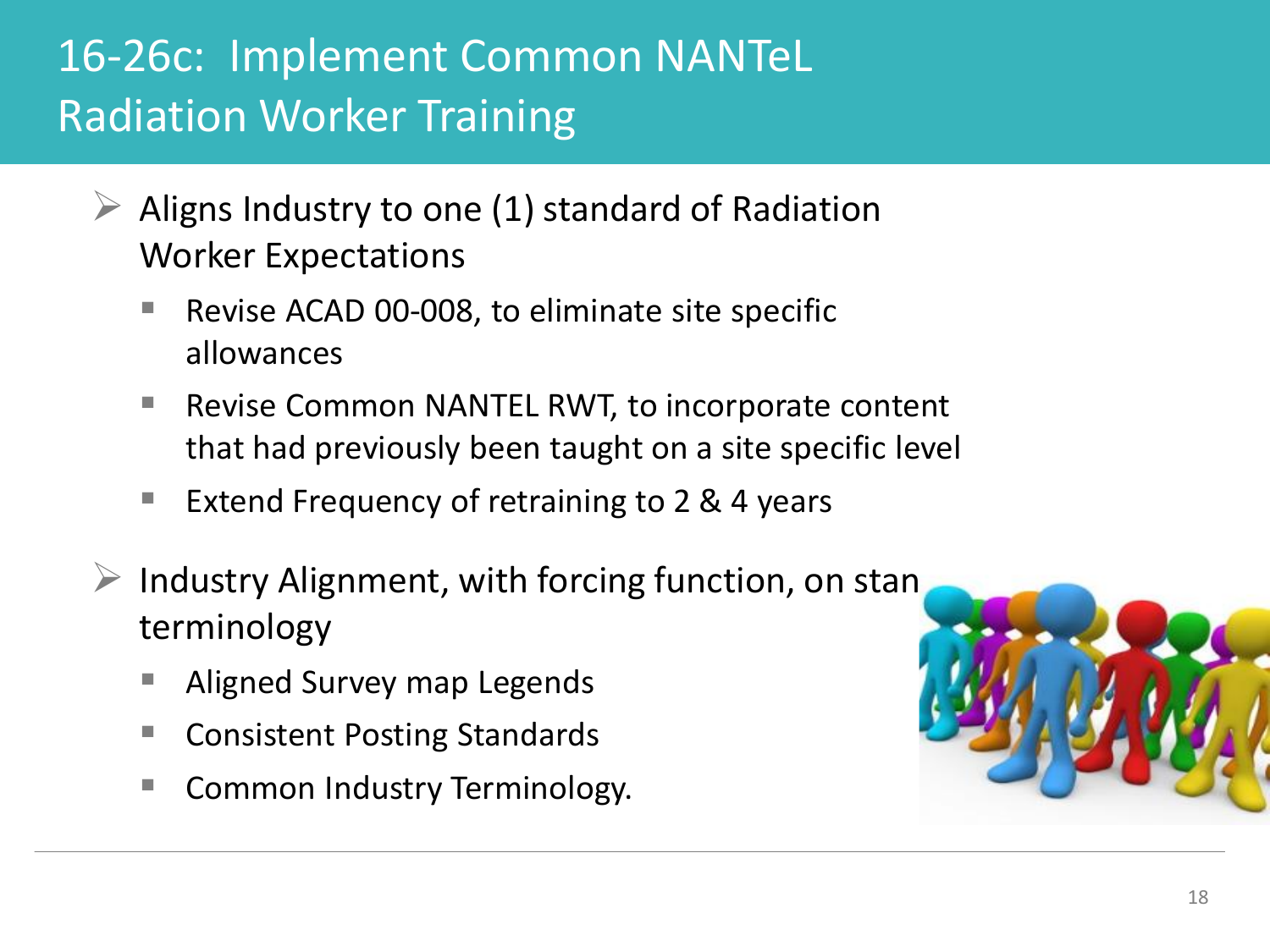#### Pending Radiation Protection EBs Published

- $\triangleright$  17-01: Portable Supplemental Radiation Protection Technician Training and Qualification
- **▶ 17-02: Self-Protection for Radiological Work Activities**

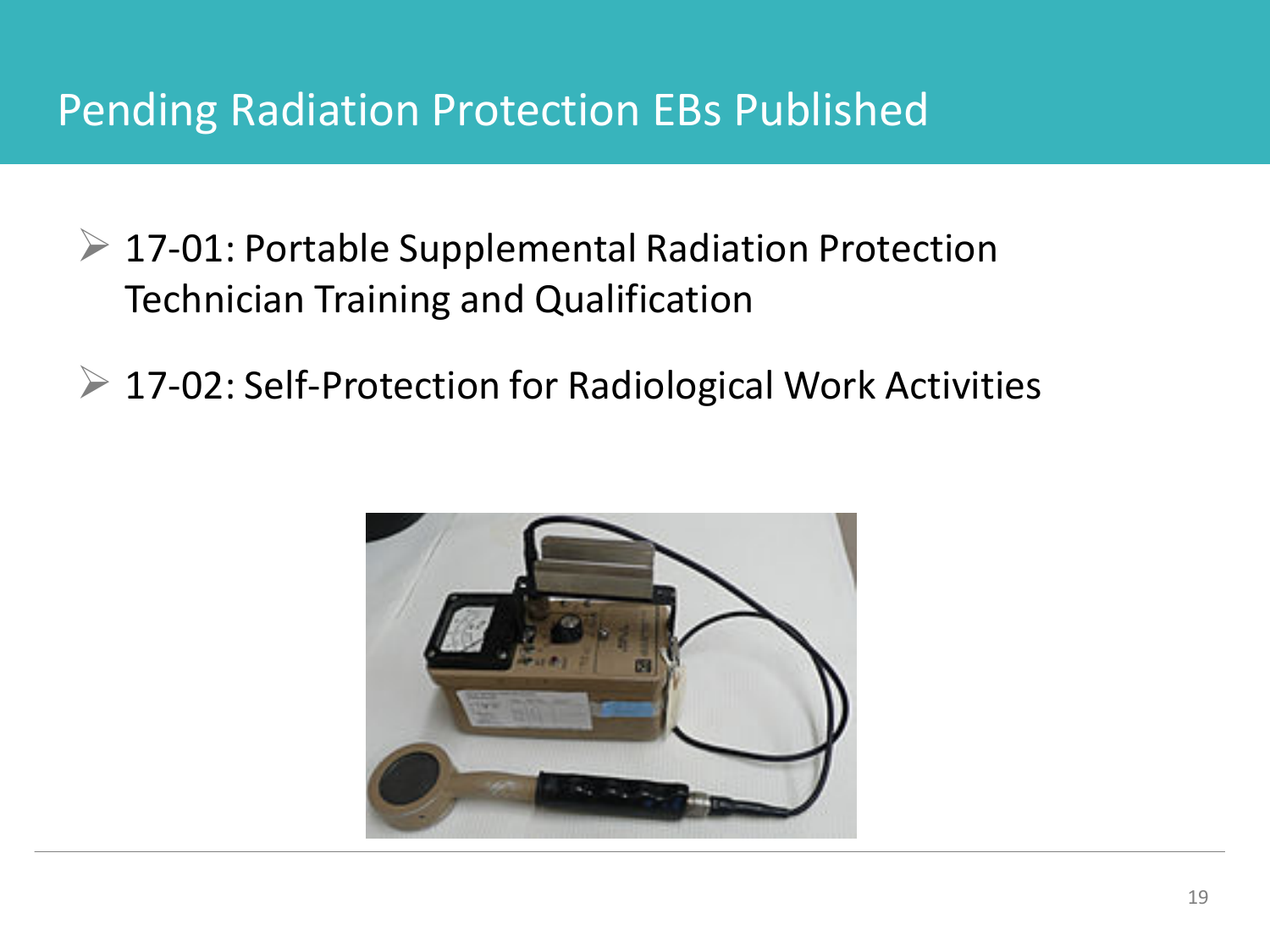# 17-01: Portable Supplemental Radiation Protection Technician Training and Qualification

- 12 Industry Standard Task Evaluations (STEs) maintained on the EPTI database roll up to a common industry standard ANSI technician
	- ANSI 3.1, 2014
	- Completion of STEs
	- Annual Continuing Training
- Supported by ~10 Industry Standard Procedures
	- Posting and Labelling, Surveys, Unconditional Release, Radiography, etc.
- Vendors provide the initial and continuing training through Industry funded means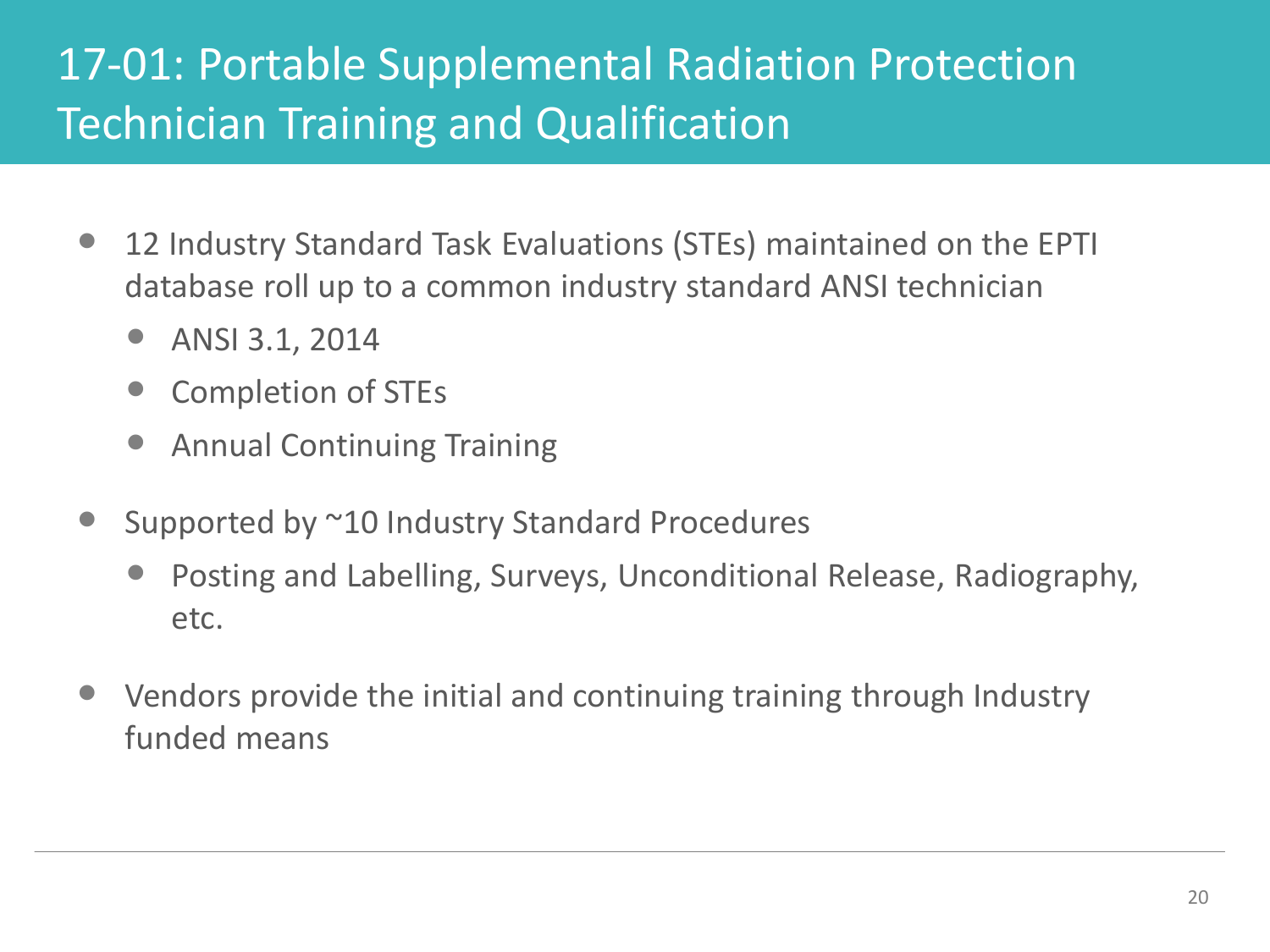# 17-01: Portable Supplemental Radiation Protection Technician Training and Qualification

- Actions To be Completed by COB 2017
	- All fleets to align procedures with Industry standard procedures maintained on the INPO Library.
	- Industry to Develop 12 STEs for EPRI database, including Objectives, Test Bank, and Practical Evaluation Criteria
	- Equivalencies documented for all currently 'qualified' Supplemental RPTs with sufficient rigor that ALL sites accept.
- Industry Documents to be revised
	- ACAD 93-008, Radiation Protection Technician Training
	- INPO 05-008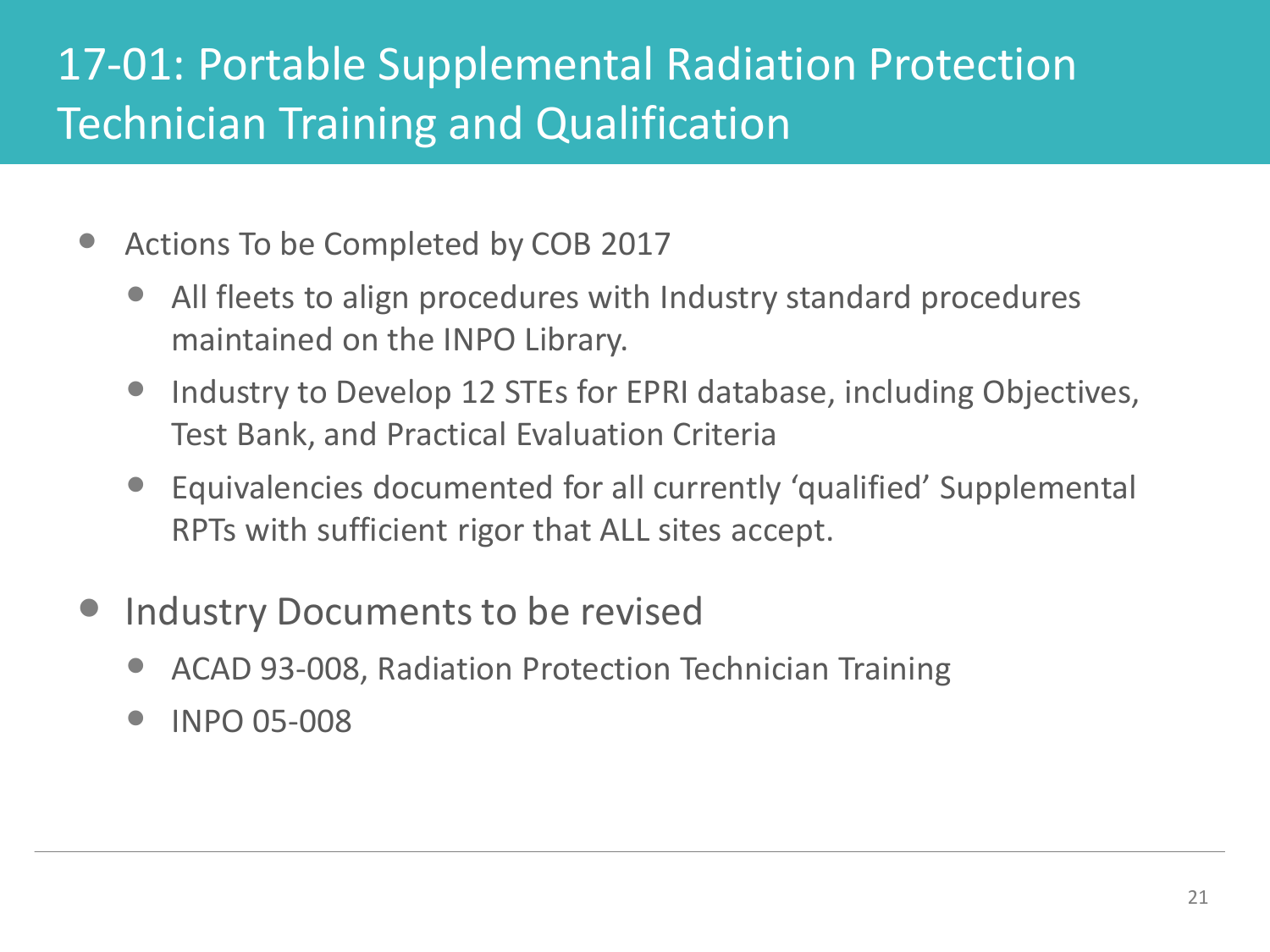### Future RP Efficiencies on the Horizon & Under Review

- RP-8: Change Source Check Frequency of Survey Meters
- RP-15: Dosimeter of Legal Record for Permanent Station Personnel
- RP-25: Standardize 2002 onsite burial exemption
- RP-35: Standard RP Practices

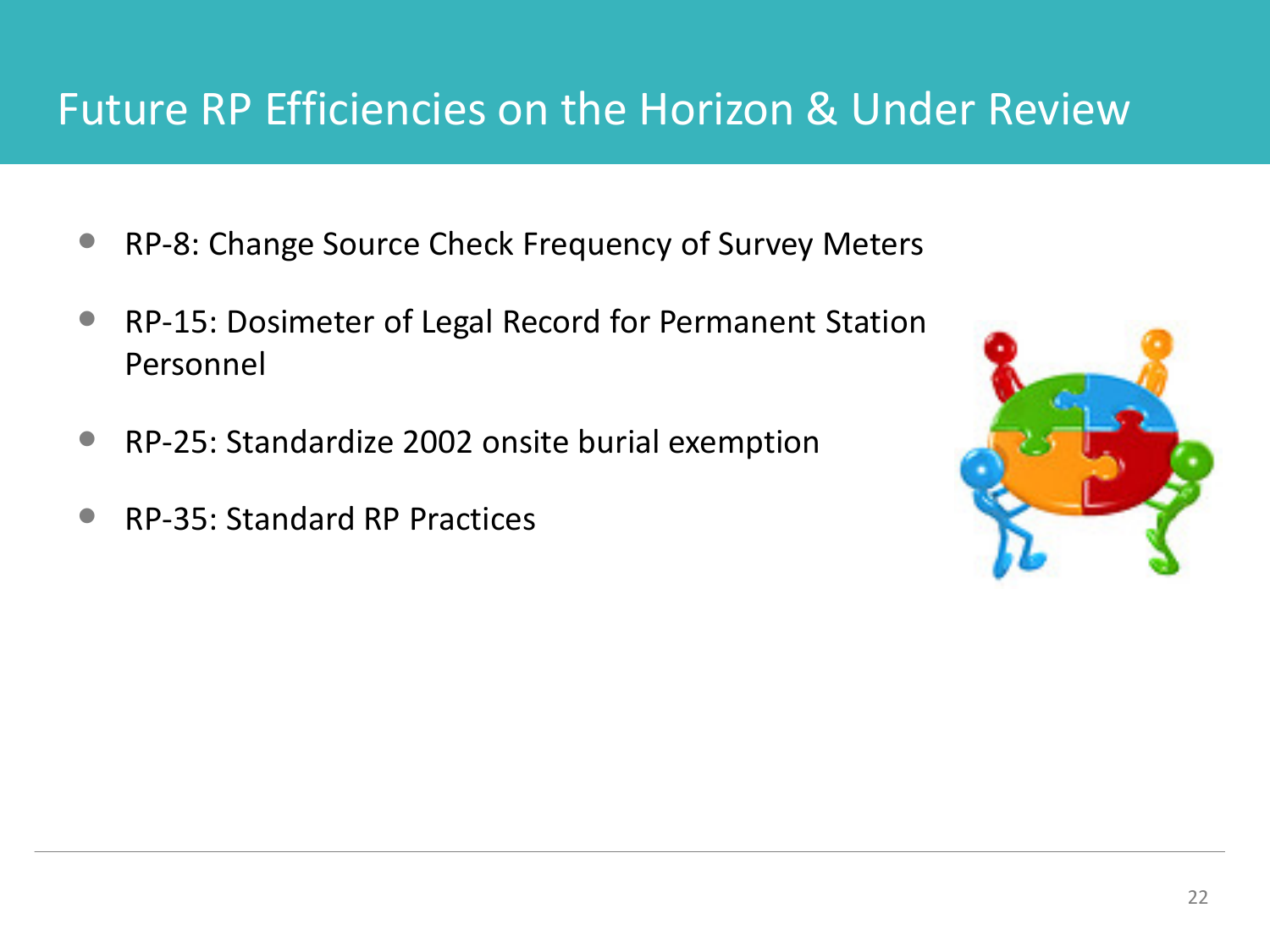# **What Role Are Employees Playing?**

- Remaining focused on safety
- Sharing their expertise



- Challenging one another to continually improve
- Putting forward and sharing pioneering ideas
- Thinking outside the box

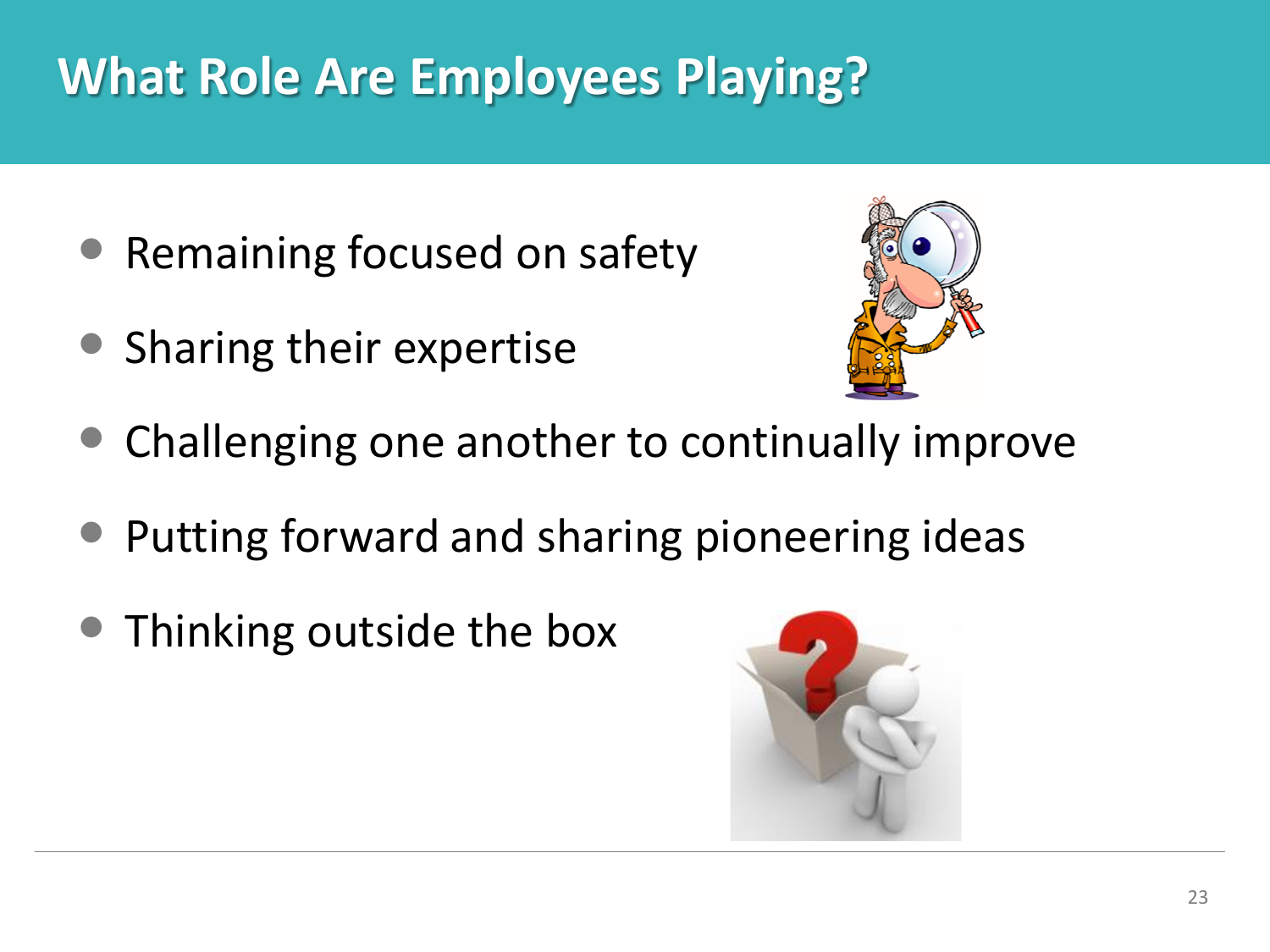# **Key Takeaways**

- This is a critical industrywide initiative that will make the industry more efficient and effective
- We will not sacrifice safety to reduce costs
- This initiative has three strategic goals: maintain operational focus, increase value, improve efficiency
- Stakeholder outreach has been extensive with industry employees, labor unions, NRC and suppliers